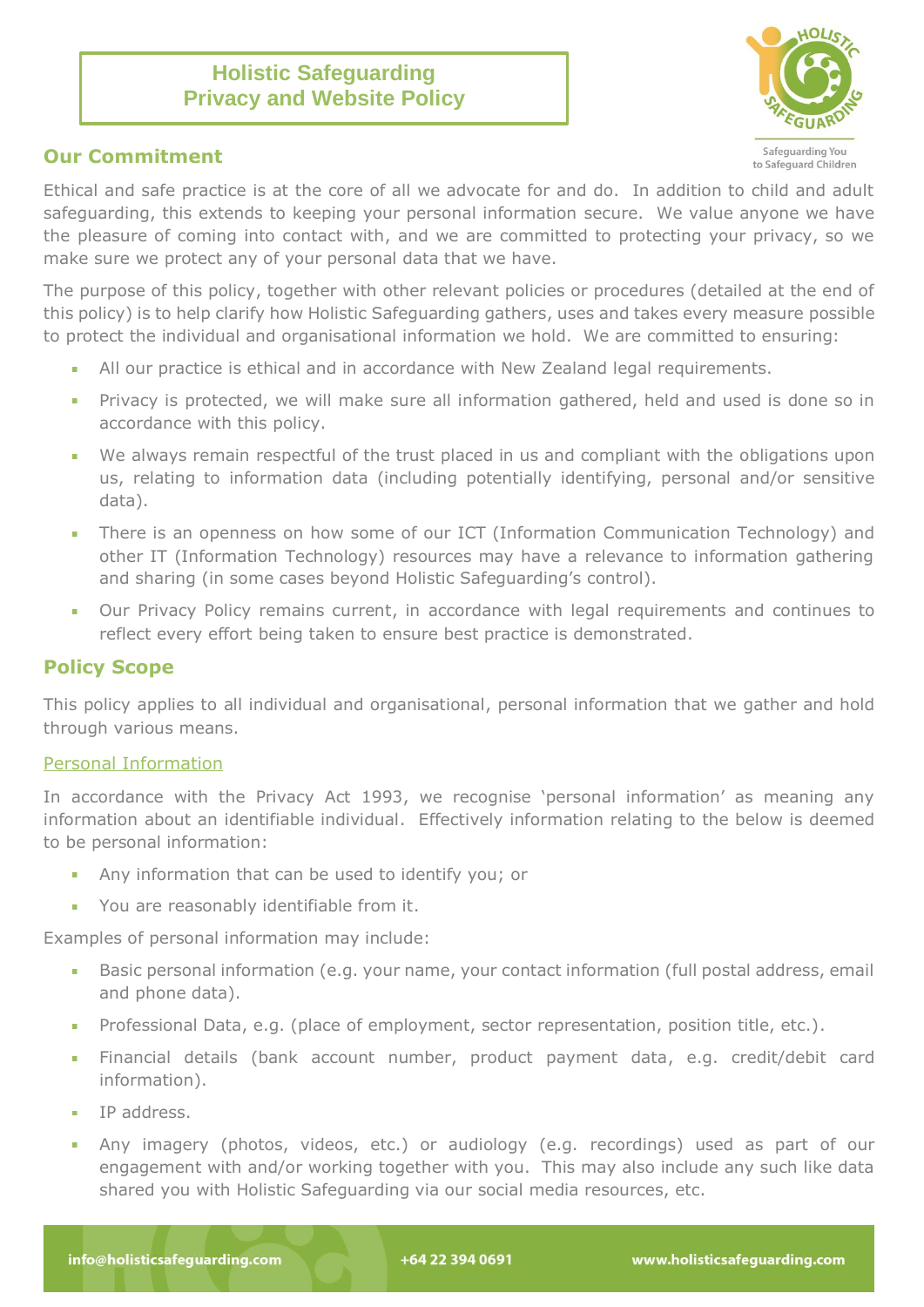

A significant focus of Holistic Safeguarding is where possible, providing tailored services and resources. To help us ensure we can inform you of and/or provide you with, provisions applicable to your needs and/or interests, we may also gather diversity information. This may include:

- $\mathbf{r}$ Age
- Gender ×.
- Sexual Orientation
- Race
- Additional Needs **COLOR**
- Politics
- Ethnicity
- **Religion**
- **Culture**
- Health  $\mathbf{m}$  .

# Ways of Gathering Personal Information

Our service engagement provisions, operational ways of working and organisational resources hold facilities for gathering information about individuals and/or organisations. For example, we may collect and/or process any information that is provided to us:

- Via service enquiries, advice/guidance and/or service consultations.
- Via service registrations, subscriptions, use and/or commissions.  $\mathcal{L}_{\mathcal{A}}$
- Product enquiries, downloads, purchases and/or events (e.g. training provisions/events).
- By additional information provided to us as a necessary need for us to be able to deliver you  $\sim$ with products and/or services in response to your Holistic Safeguarding enquiry and/or engagement.
- $\mathbf{r}$ Via ICT (Information Communication Technology), our website, online products and/or service registrations and any underpinning ICT analytical data (e.g. IP address, location data, how you found our website, etc.).
- Via involvement with any Holistic Safeguarding customer surveys, campaigns, networking and/or community events/development initiatives.
- Via participation within any product and/or service research and/or evaluation surveys. This includes someone providing us with your information (e.g. your employer) in order for you to register for, participate within or access, any of these services and/or products.
- To us directly, via engagement with Holistic Safeguarding staff, visits, events or online  $\mathbf{m}$  . resources, e.g. website, social media, etc.
- To us indirectly, our representatives, or partner agencies, or otherwise, whether via physical or online channels.

## Keeping Your Information Up To Date

In addition to ongoing internal data management processes when we are made aware of any information changes, we may from time to time, undertake other methods to help us make sure the records we hold for you are up-to-date and reflect any changes within your personal information.

To achieve this we may contact you directly, or third parties that we consider as legitimate and trustworthy and in circumstances where it is appropriate and where you will have had a clear expectation that your details would be passed on for this purpose.

We may also combine the information you provide us with information we collect from trusted third parties and partners such as business partners, sub-contractors, advertising networks, analytics providers, search information providers, credit reference agencies as well as publicly available sources.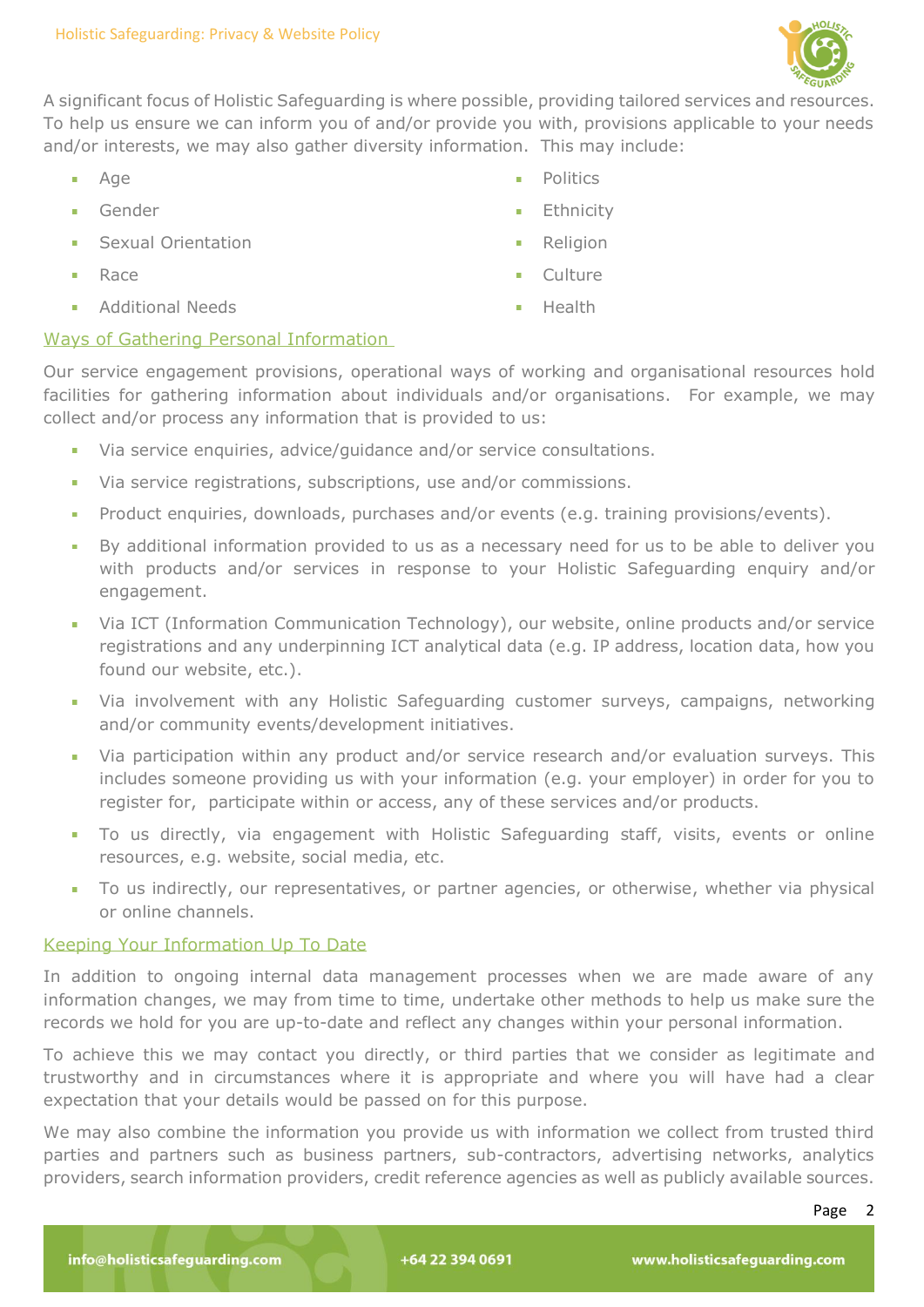

# **Reasons for Collecting Personal Information**

#### How we use personal information

Information data is used to help us provide you, organisations, sectors and/or communities, with information, services or products that align to your/their interests, needs or that have been identified as potentially being of relevance.

Data collection helps us perform our business activities and functions to the best level possible and ensure that our customer service remains qualitative. The following are some of the ways we use your personal information for our core activities:

- To provide products and services to you.
- To communicate with you including by email, mail or telephone.
- To personalise and customise your experience and as much as possible tailor our services and m. provisions to your needs.
- $\mathbf{r}$ To provide you with news, information or advice about our existing, new and upcoming products and/or services.
- To manage and enhance our products and services ٠
- To conduct business processing functions for the operation of our website or our business. ×.
- For our administrative, marketing (including direct marketing), promotional, planning, ×. product/service development, quality control and research purposes, or those of our contractors or external service providers.
- To provide your updated personal information to us, our contractors or external service providers.
- To investigate any complaints about or made by you, or if we have reason to suspect that you  $\mathcal{L}_{\mathcal{A}}$ are in breach of any of our terms and conditions or that you are or have been otherwise engaged in any unlawful activity.
- As required or permitted by any law (including the Privacy Act).

# Ethical Practice

We also support ethical practice by working to:

Consent: Where applicable seeking your permission to use your personal data in a specific way, and you've agreed. E.g. Imagery data, to send you marketing information, etc.

Contract: We may process your personal data as part of an agreement you have with us. E.g. if you purchase or download something from our online shop, or purchase any of our Consultancy and/or Learning and Development services.

Legal Obligation: We may collect or share your personal data where we are required to do so by law. E.g. to fulfil a regulatory requirement or expected practice, or for fraud detection.

Vital Interests: Where there's an immediate risk to your health and safety, or there's a risk to the health and safety of others, we may use your personal data.

Legitimate Interests: Our legitimate interest is in engaging with individuals, organisations and communities to help raise awareness of the risks of child abuse, unsafe practice when working with/engaging with children/young people and advocate collective participation towards child safety.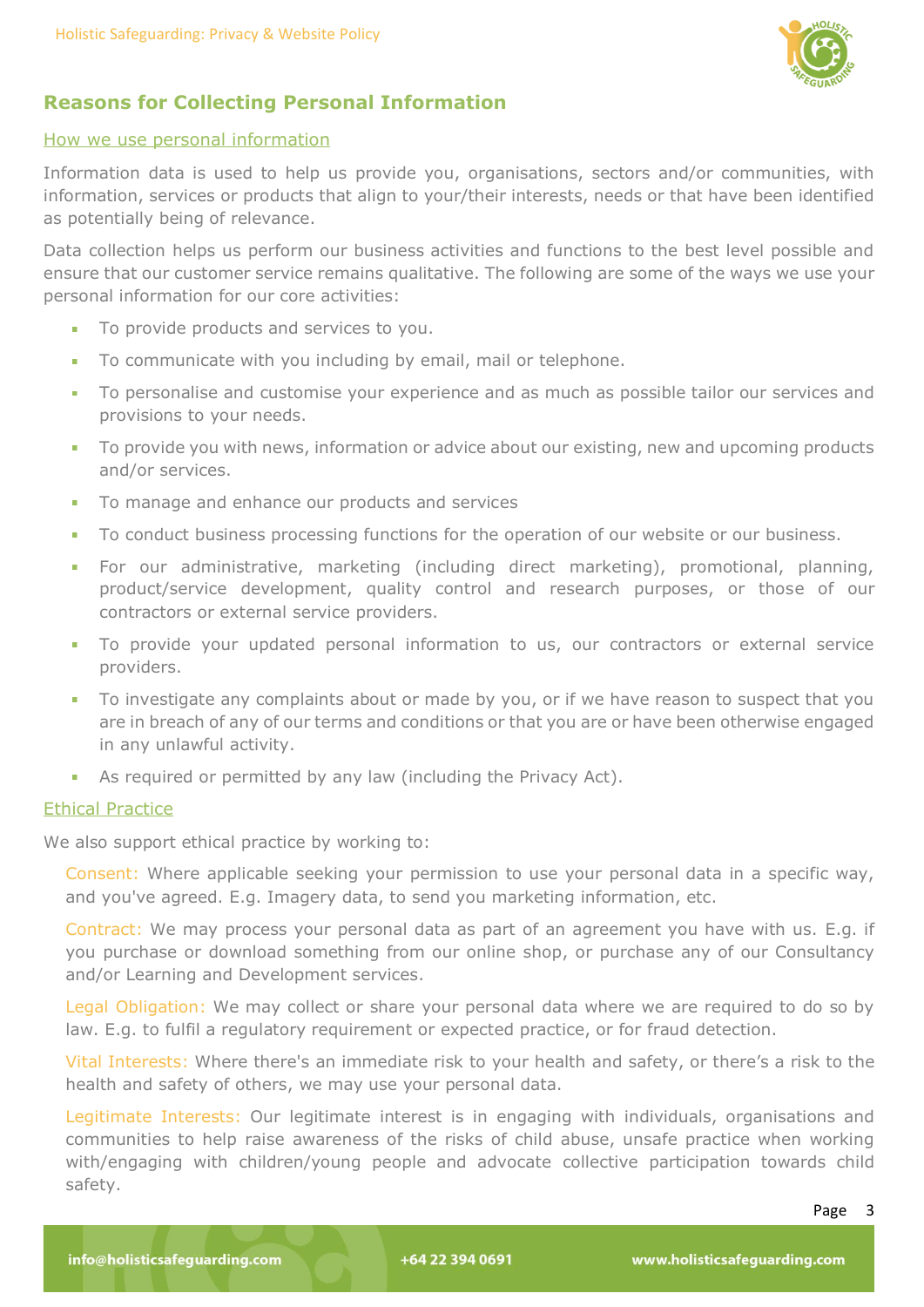

Whenever we use this justification, we will always conduct a balancing exercise to ensure that we consider the impact on you as an individual to ensure that our interests are not overridden by the impact on you. Some examples of activities where we rely on legitimate interests are:

- Sending you direct marketing via post;
- à. Conducting research to identify service needs and/or measure, or improve the services we offer;
- Sharing personal information amongst relevant customer groups and communities to ensure we communicate with individuals, organisations and sectors in the most effective way;
- Purchasing marketing lists to promote our professional services via email to those who work directly or indirectly with children and young people;
- Handling any compliments or complaints. ×.

Some of these activities may also involve 'automated decision-making'. However, you have the right to object to the use of your personal information for profiling and automated decision-making processes. For information on how to exercise these rights, please see the section on 'Your Rights' below.

If you do not want us to use your data for direct marketing purposes, you can contact us at [info@holisticsafeguarding.com.](mailto:info@holisticsafeguarding.com)

# What it means if we can't collect personal information

When we do not hold the personal information as noted within this policy, some or all of the following may happen:

- We may not be able to provide you with the products or services you requested, either to the same standard, or at all (for example, if you do not register as a member of a website, you will not be able to access features or services that are reserved for members only);
- We may not be able to provide you with information about products and services that you may want, including information about discounts sales or special promotions; or
- We may be unable to tailor the content of our resources to your preferences and your experience of those resources may not be as enjoyable or useful.

# **Storing of Personal Information**

We take all steps reasonably necessary to make sure your data, whether in paper or electronic form, is treated securely and in accordance with this privacy policy and legislative requirements.

Main areas for the storage of information related to:

- Holistic Safeguarding's Customer Relationship Management (CRM) system.
- Our customer and partner mailing lists.  $\mathbf{r}$
- Service and product enquiry, registration and purchase channels data being noted within ٠ Holistic Safeguarding's CRM system and within Holistic Safeguarding documents that are stored within a secure cloud system.
- Website and analytical survey data, e.g. your IP address. This information is held with those service providers.
- Where applicable within a secure registration system for those provisions aligned to these requirements. Where we have given you (or where you have chosen) a password which enables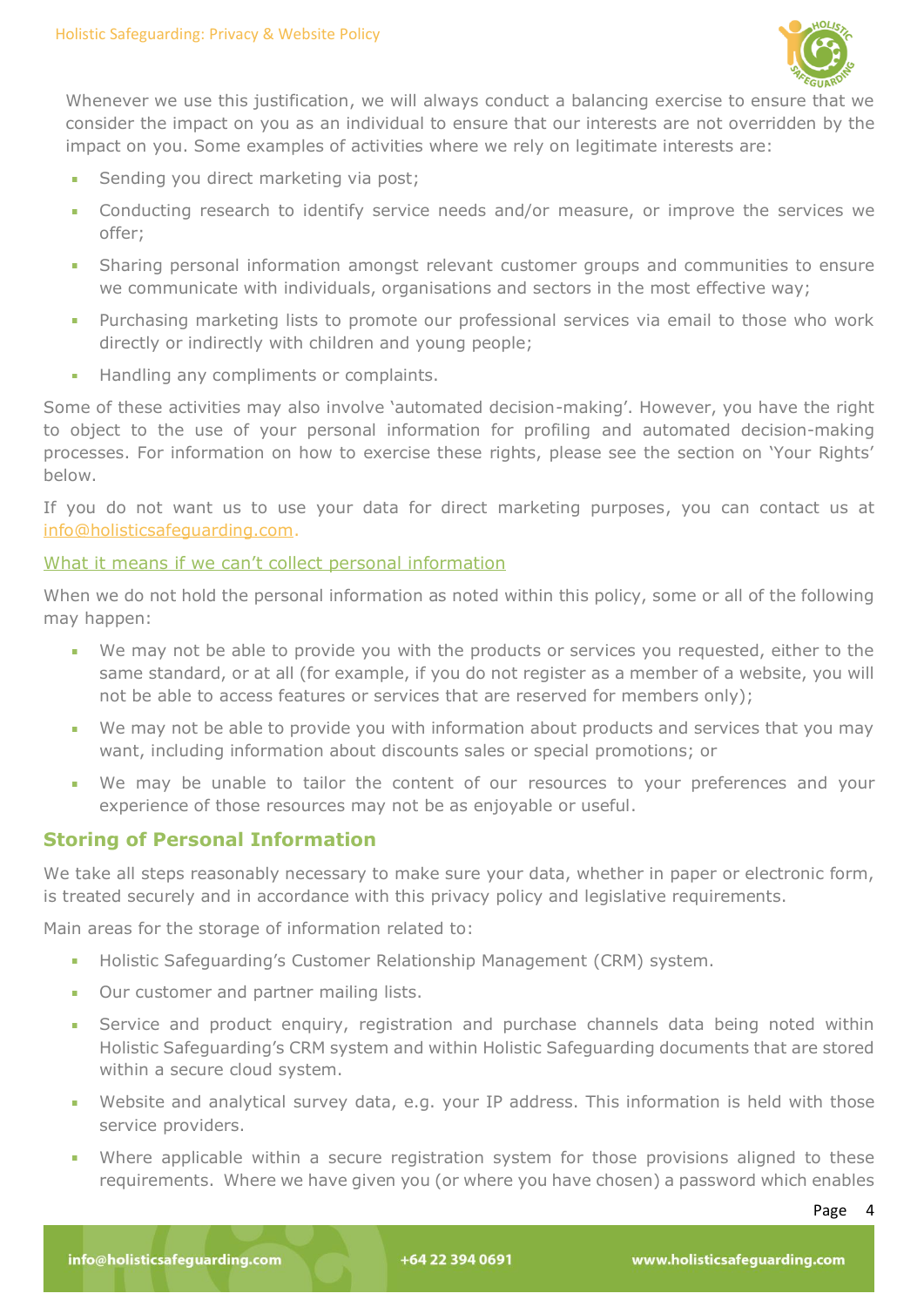

you to access certain parts of our website, you are responsible for keeping the password confidential. You agree not to share that password with anyone else.

The personal information collected from you, where applicable may be transferred to and stored at, a destination outside of New Zealand (e.g. USA). It may also be processed by individuals operating outside of New Zealand who works for us or working on our behalf. This includes staff engaged in, among other things, the processing of your Holistic Safeguarding website services and payment functions.

By submitting your personal data, you agree to this transfer, storing and processing at a location outside of New Zealand. Where data is transferred outside New Zealand, these partner agencies have confirmed in their terms and conditions and service level agreements that they offer the same levels of data security.

Your personal information will not be retained by us for longer than necessary in relation to the purposes for which it was initially collected, or for which it was further processed.

## Security of Personal Information

We will take all reasonable steps to protect the personal information that we hold from misuse, loss, or unauthorised access, including by means of firewalls, password access, secure servers and encryption of credit card transactions. If you suspect any misuse or loss of, or unauthorised access to, your personal information, please let us know immediately.

Unfortunately, the transmission of information via the internet is never 100% secure, and we cannot guarantee the security of your data transmitted to our website. This means any such transmission is at your own risk.

To protect yourself when sending us sensitive information, please ensure that you use devices running supported operating systems that are regularly patched, and incorporate some form of malware protection. Only connect your devices to networks that you trust.

## Payment Card Information

If you make a payment to purchase one of our products, STRIPE will process your payment. STRIPE will encrypt and store your payment card number securely, in accordance with STRIPE Privacy Policy available at [https://stripe.com/gb/privacy.](https://stripe.com/gb/privacy)

STRIPE protects personal information (at a minimum) to the Payment Card Industry Data Security Standards (PCI-DSS). Your payment card number is not held by and is never revealed to us. We do not store payment card data on our own systems.

## **Your Rights and Accessing Your Personal Information**

#### I. Right to access your personal information

You have the right to access the personal information that we hold about you in many circumstances, by making a request [\(info@holisticsafeguarding.com](mailto:info@holisticsafeguarding.com) or +64 22 394 0691).

Where we hold information that you are entitled to access, we will try to provide you (or someone else on your behalf (subject to written consent and authorisation from yourself)) with suitable means of accessing it (e.g. by mailing or emailing it to you) and aim to do so within 30 days from when your identity has been confirmed.

If you make an access request, we will ask you to verify your identity.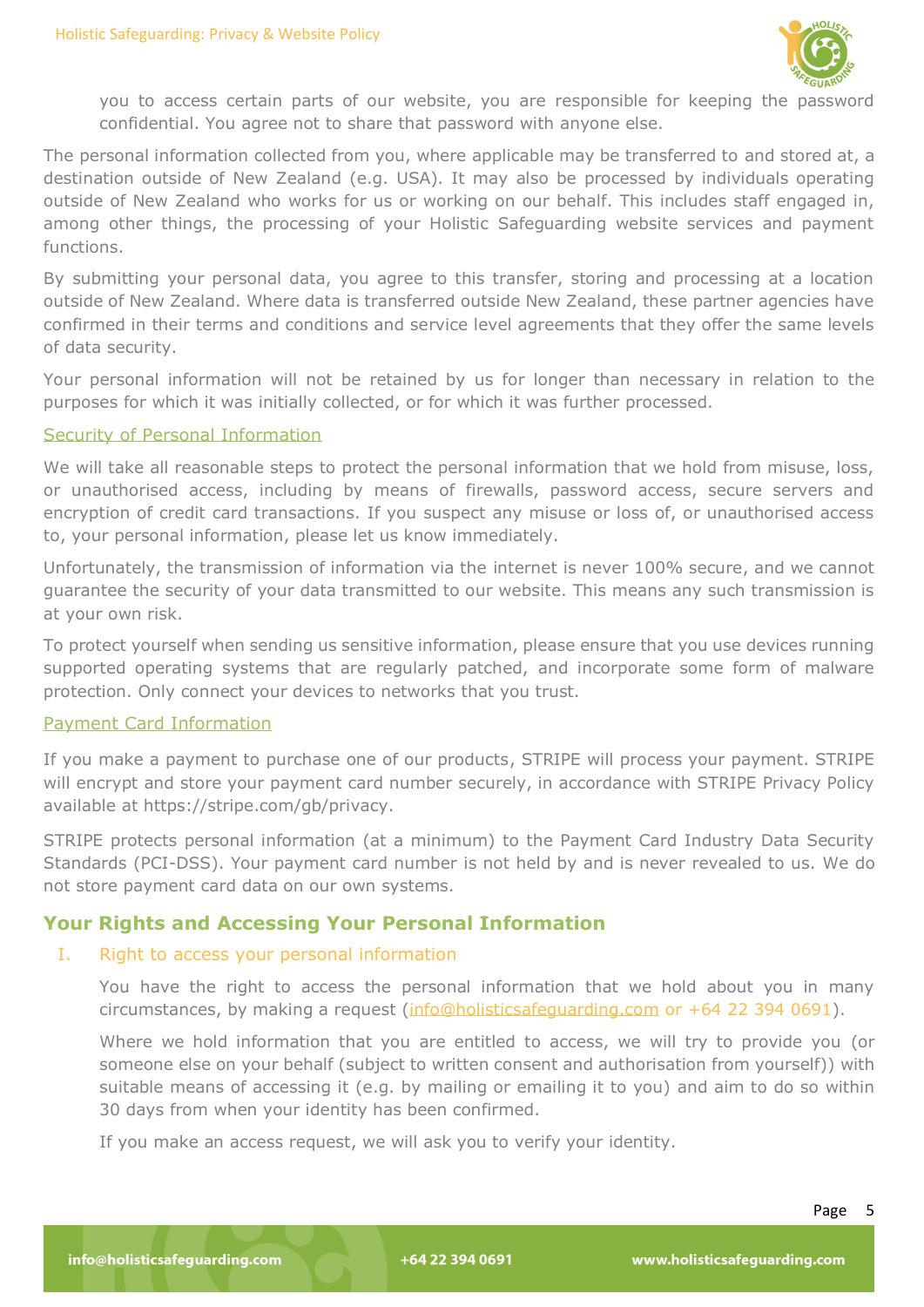

No administration fee will be charged for considering and/or complying with such a request unless the request is deemed to be excessive in nature.

There may be instances where we cannot grant you access to the personal information we hold. For example, we may need to refuse access if granting access would interfere with the privacy of others, or if it would result in a breach of confidentiality. If that happens, we will give you written reasons for any refusal.

## II. Right to correct your personal data

If any of the personal information we hold about you is inaccurate, out-of-date or incomplete, you may ask us to correct it.

If in the unusual circumstance that we do not agree that there are grounds for an amendment, then we will add a note to the personal information stating that you disagree with it.

Any of our provisions supporting a Member's portal, Members will generally be able to access and update their membership details online. We request that you keep your information as current as possible so that we may continue to improve our service to you.

# III. Right to stop or limit our processing of your personal data

You can ask to be removed from any of our subscription lists at any time. You have the right to object to us processing your personal information if we are not entitled to use it any more, or to have your information deleted if we are keeping it too long or have its processing restricted in certain circumstances.

# Sharing of Personal Information

Your personal information will not be shared, sold, rented or disclosed other than as described in this Privacy Policy.

We may disclose your personal information to our related bodies corporate, contractors or external service providers for the operation of our websites or our business. However, we do not share your personal information with others unless this is necessary for the purpose for which you gave us the information, the law requires us to disclose it (e.g. to investigate a criminal offence), or there may be safety reasons for disclosing it.

# Disclosing your personal information:

We may disclose your personal information to:

- Another entity within our group.
- Any business that supports our services and products, including any person that hosts or maintains any underlying IT system or data centre that we use to provide the website or other services and products.
- Other third parties (for anonymised statistical information).
- A person who can require us to supply your personal information (e.g. a regulatory authority).
- Any other person authorised by the Act or another law (e.g. a law enforcement agency).
- Any other person authorised by you.

We may disclose your personal information to third-parties if we're legally obliged to; or in order to enforce or apply our terms of use for our website or other agreements; or to protect the rights,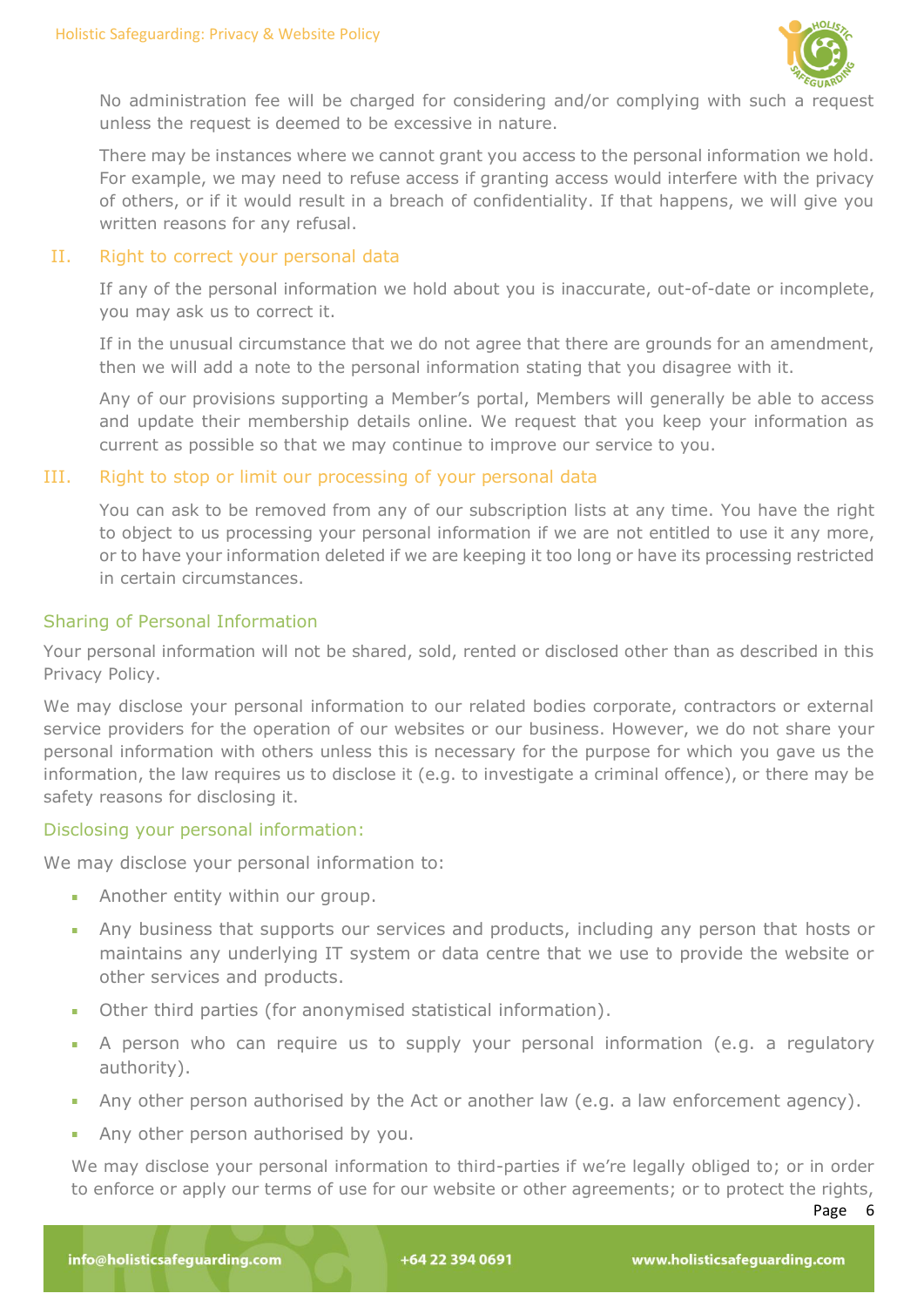

property or safety of Holistic Safeguarding and/or others. Where applicable, this information will be shared in a way that does not identify you.

#### Sharing With Third Parties

The personal information you provide to us may be shared with third-party contractors to the extent necessary for them to administer and improve the website on our behalf. We will not rent or sell your personal information to other organisations for use by them in any way, including in their own direct marketing activities.

We do utilise external service providers to carrying out tracking and analysis on our behalf, e.g. website analytic services, etc. This offers data such as IP addresses and locations of those accessing our IT services. Where we use an external service provider to act on our behalf, we will disclose only the personal information necessary to deliver the service and will have a contract in place that requires the provider to comply with Holistic Safeguarding information sharing and privacy policy requirements.

Child Protection: Sometimes, we cannot keep information confidential as we need to ensure all children, young people and adults at risk are safe. This means if we do receive any information that indicates you or another person is suffering or is at significant risk of suffering harm, abuse and/or neglect, we will need to inform those specialist statutory services who can offer support (such as Oranga Tamariki and/or New Zealand Police) or possibly any other agency involved in that person's life if to do so; we believe they will be safer or harm will be prevented. Sometimes we can also be subject to sharing this information by court orders.

Where we are able to we will always attempt to inform the referrer of any intended action to share information prior to doing so unless to do so would pose a risk to the child, others or any potential investigation.

For more information about how and when Holistic Safeguarding may share information in relation to a child, please see our Safeguarding and Child Protection Policy.

#### Using Third Parties To Update Our Records

In carrying out activities reflected within this policy, we may from time to time use publicly available information or information gathered from specialist companies. These include directories and companies that collate and analyse information from public registers to help ensure we have accurate and up to date information. These companies may have obtained this information directly from you and in circumstances where you legitimately expect that they will pass on your information to other entities.

We will only use data collected in this manner for purposes to which you have consented or, if this is not reasonably practical, where we believe it is reasonably necessary to process your personal information for the purposes for which it has been provided. Throughout all of this, we will always ensure that the privacy and security of your personal information is protected.

## **Points For Consideration**

Website analytics: We analyse non-identifiable web traffic data to improve our services. We use Google Analytics, a paid third-party service to analyse the web traffic data for us. We own the data that is generated, and it will not be shared with any other party for any other purpose.

The data collected is aggregated and is not personally identifiable. IP addresses are masked so that they cannot be used to identify individuals. Our web analytics will also respect any "do not track" setting you might have set in your browser.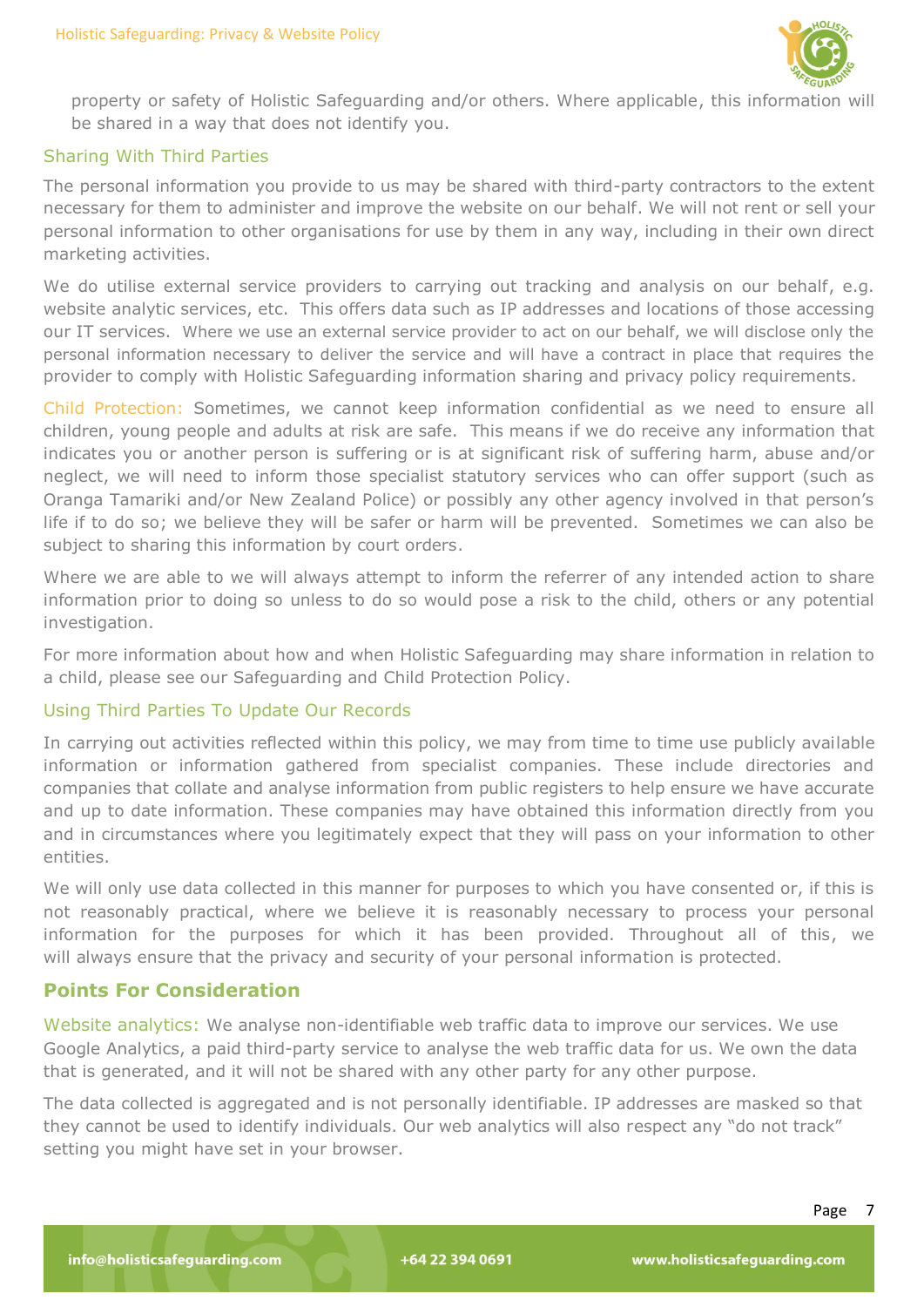

We may collect, hold, and use statistical information about visits to help us improve the site. This information is aggregated and doesn't identify you personally. It includes:

- **Your IP address.**
- The search terms used.
- The non-identifiable statistics of the user, e.g. age, gender, day of the week, type of device ×. used.
- The pages visited on our site and the links you clicked on.
- The date and time you visited the site. ٠
- The referring site (if any) through which you clicked through to this site, ٠
- Your operating system (e.g. Windows XP, Mac OS X). ×
- The type of web browser you use (e.g. Internet Explorer, Safari, Mozilla Firefox). ×,
- Other things like your screen resolution and the language settings of your browser.

## IP addresses and Cookies:

IP Addresses: We may also log IP addresses (in simple terms a number that identifies a specific computer or other internet devices) to analyse trends, administer the website, track user movements, and gather broad demographic information. It also helps us to block disruptive use or establish information like the number of visits to the website from different countries.

It also means the website will recognise your computer and greet you each time you visit, without bothering you to repeat certain actions, e.g. registering, etc. It may also include information such as your approximate location, e.g. which country you are in.

Cookies: In some cases, we may also collect personal information through the use of cookies.

When you access our website, we may send a "cookie" (which is a small summary file containing a unique ID number) to your computer. Cookies don't collect personal information, and by continuing to use our site, you agree to our use of cookies. If you do not wish to receive cookies, you can disable them (set your browser so that your computer does not accept them) or clear them out of your web browser without affecting your ability to use the site.

By collecting and recording information about your use on our site, we can provide you with a more personalised experience online and create a more effective website reflective of needs. It also helps us keep track of products or services you have shown interest in, so we can ensure you keep up-todate with any news about those products or services.

Cookie files and IP addresses will never identify you as an individual.

We may also collect anonymous data (which is not personal information) relating to your activity on our websites, or we may collect information from you in response to a survey. We generally use this information to report statistics, analyse trends, administer our services, diagnose problems and target and improve the quality of our products and services. To the extent this information does not constitute personal information because it does not identify you or anyone else, the New Zealand Privacy Principles do not apply, and we may use this information for any purpose and by any means whatsoever.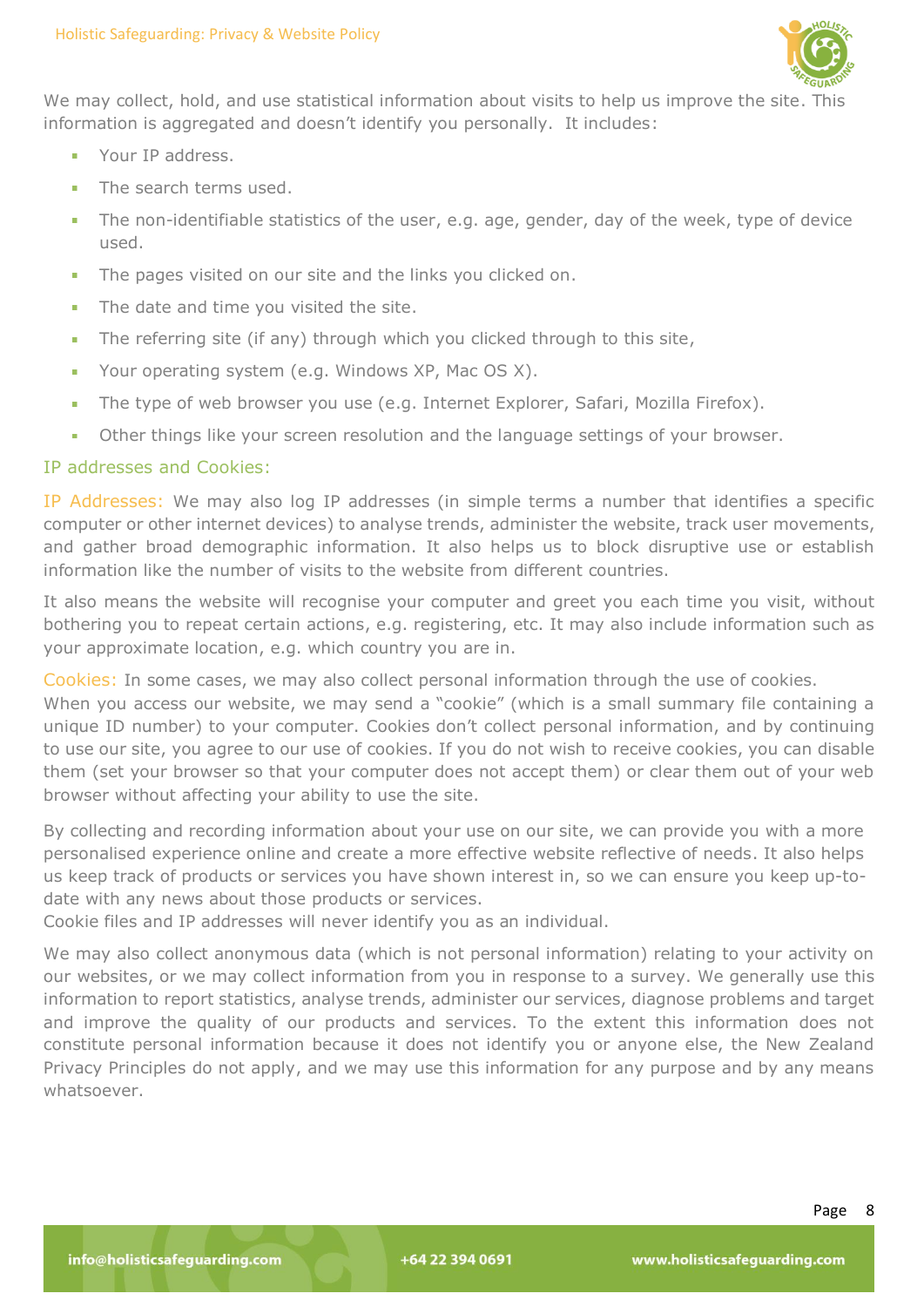

Surveys: Some of our service provisions include survey data, e.g. training evaluation data, organisational safeguarding identification of need measures, etc. Whilst these surveys may be set up to support confidentiality, they are not necessarily anonymous as IPS addresses are traceable.

If you ask a question, or submit feedback, or lodge a complaint through the site, we collect your email address and sometimes other contact details. We may use your email address to respond to you. We only use the ability to contact survey participants via data provided or via our learning management system, when a response is expected (e.g. the above scenarios.).

#### Marketing

Direct marketing materials: We may send you direct marketing communications and information about products and services that we consider may be of interest to you. These communications may be sent in various forms, including mail, SMS or email, in accordance with applicable marketing laws. If you indicate a preference for a method of communication, we will endeavour to use that method whenever practical to do so.

In addition, at any time, you may opt-out of receiving marketing communications from us by contacting us (details below) or by using the opt-out facilities provided (e.g. an unsubscribe link), or by updating your personal details with us. We will then ensure that your name is removed from our mailing list.

We do not provide your personal information to other organisations for the purposes of direct marketing unless expressly authorised by you.

If for any reason you receive communications from us that you believe have been sent to you other than in accordance with this policy, or in breach of any law, please contact us using the details provided below.

Re-marketing Activities and Social Networking Services: We do use social networking services such as Facebook to communicate with customers and the public about our work. When you communicate with us using these services, data may also be shared with our customer relationship management system.

These third-party vendors may use cookies to serve these ads based on your past visits to our website or product resources. They may also collect your personal information for its own purposes. These services have their own privacy policies which are independent of ours.

We may also pass on personal information to online advertising tools, including Facebook Custom audiences, Google Adwords Match and Google Analytics, to carry out 'remarketing activities'. This means that if you've already visited our website, we can direct you back to it through ads shown on sites across the internet by third-party vendors, including Google and Facebook.

#### Links to other websites

Our website may contain links to enable you to visit other websites of interest easily. However, once you have used these links to leave our site, you should note that we do not have any control over those other websites. Therefore, we cannot be responsible for the protection and privacy of any information which you provide whilst visiting such sites, and such sites are not governed by this privacy statement. You should exercise caution and look at the privacy statement applicable to the website in question.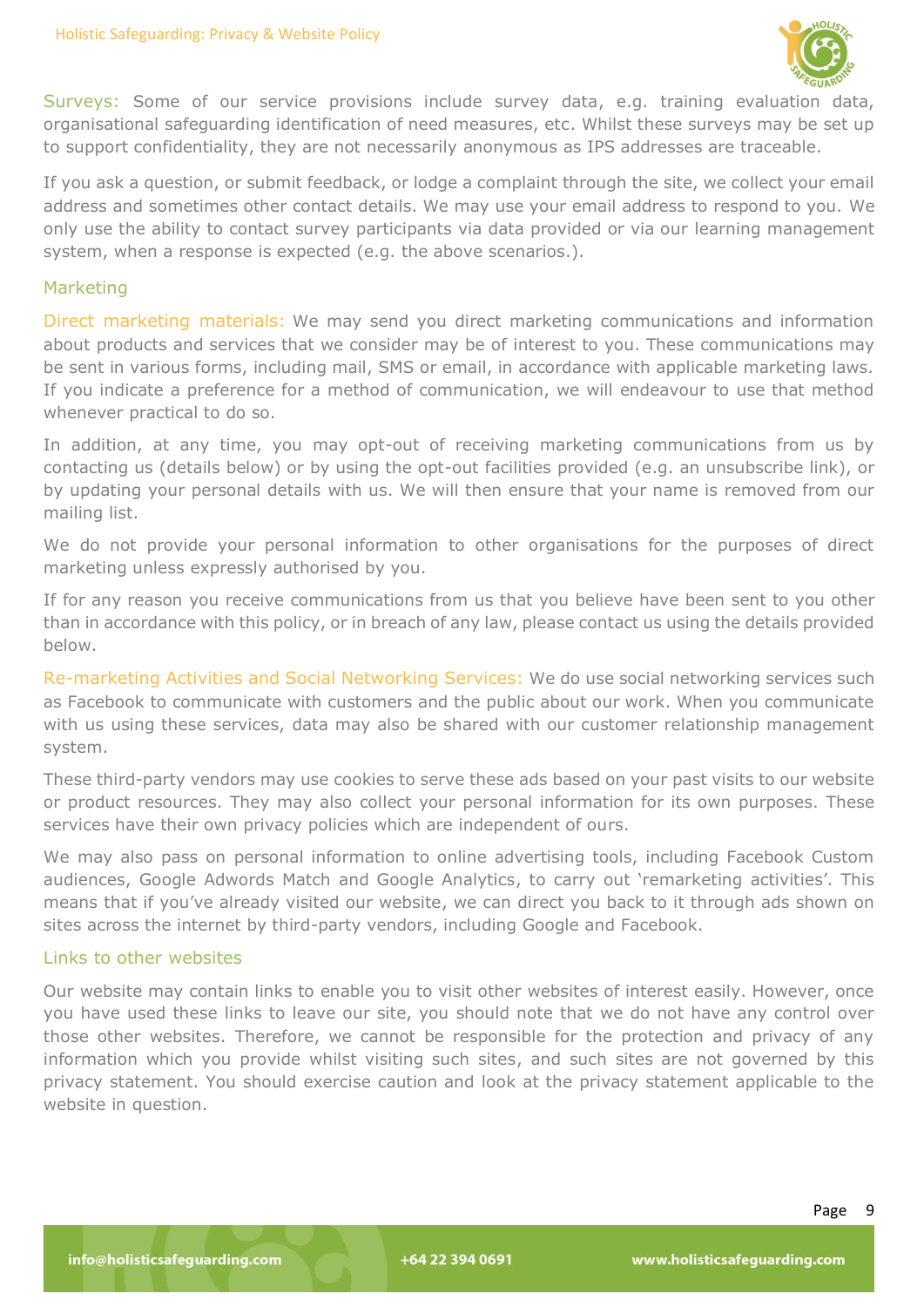

# Reasonableness

By using this website, you agree that the exclusions and limitations of liability set out in this website disclaimer are reasonable. If you do not think they are reasonable, you must not use this website.

## Limitations of liability

Holistic Safeguarding will not be liable to you (whether under the law of contact, the law of torts or otherwise) in relation to the contents of, or use of, or otherwise in connection with, this website:

- To the extent that the website is provided free-of-charge, for any direct loss.
- For any indirect, special or consequential loss.
- For any business losses, loss of revenue, income, profits or anticipated savings, loss of contracts  $\mathbf{R}$  . or business relationships, loss of reputation or goodwill, or loss or corruption of information or data.

These limitations of liability apply even if Holistic Safeguarding has been expressly advised of the potential loss.

# **Complaints**

If you are concerned about the way your personal data is being handled, or you believe your privacy has been breached by us, or you have any other questions and/or concerns relating to your personal information, this Privacy and Website Policy, please contact us via info@holisticsafequarding.com or +64 22 394 0691, we'd be more than happy to help. You may also contact us via post:

Holistic Safeguarding 4 Willow Road Silverdale Hamilton 3216 Waikato New Zealand

Please provide us with as much detail as possible to support us investigating the matter. We will fully investigate any concerns and should a failing be identified; we will rectify any breaches and/or errors taking place. We may need to contact you during the process to seek any further clarification if necessary. You will also be informed of all outcomes and applicable actions taken.

We will endeavour to resolve all investigations within no more than 30-days. We will contact you within a reasonable time upon receipt of your concern and/or complaint to discuss your points further and outline options regarding how they may be resolved. We will also aim to keep you informed throughout various stages of the investigation, including if for any reason it appears the investigation will exceed the expected maximum 30-day timeframe. All requests and/or complaints are treated confidentially.

You can also make a complaint to the Office of the Privacy Commissioner who regulates all data protection and privacy matters in New Zealand. They also make a lot of information accessible via their website.

The Office of the Privacy Commissioner PO Box 10094, Wellington 6143. 0800 803 909 (Monday – Friday, 10.00 am – 3.00 pm). https://www.privacy.org.nz/your-rights/how-to-complain/